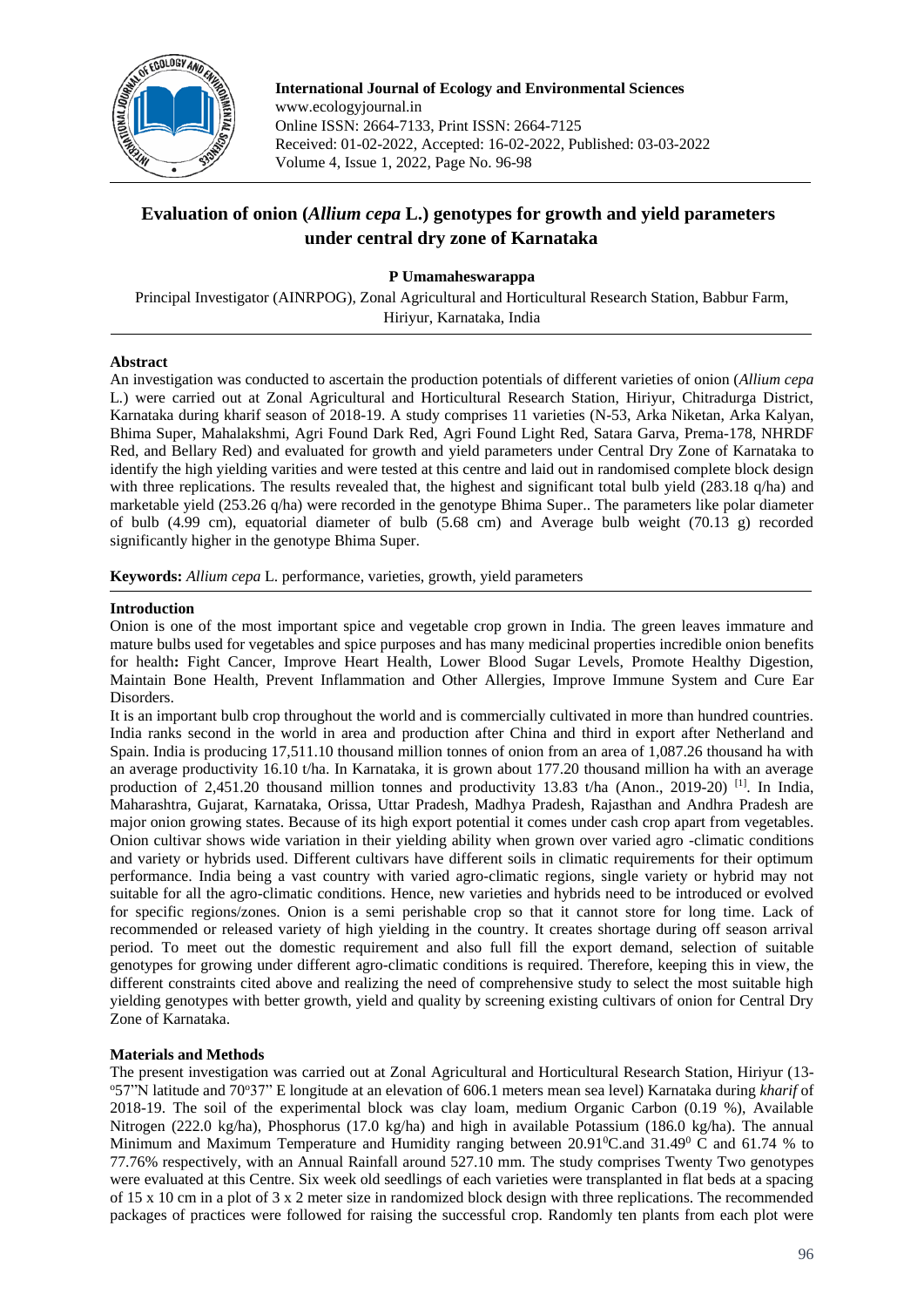selected to recorded the observations on Plant Height (cm), Number of Leaves, Collar Thickness (cm), Neck Thickness (cm), Bolting per cent, Ten Weight of Bulb (g), Polar Diameter (cm), Equatorial diameter (cm), Total Bulb Yield (q/ha) and Total Soluble Solids (%). The data of different genotypes characters statistically analyzed and presented in table.

|                       |                            | 1              | $\overline{2}$                      | 3              | 4             | 5                                                | 6                    | 7                                          | 8                                 | 9                                                                   | 10                               | 11                              | 12                      | 13                                                | 14                                                |
|-----------------------|----------------------------|----------------|-------------------------------------|----------------|---------------|--------------------------------------------------|----------------------|--------------------------------------------|-----------------------------------|---------------------------------------------------------------------|----------------------------------|---------------------------------|-------------------------|---------------------------------------------------|---------------------------------------------------|
| SI.<br>N <sub>0</sub> | <b>Varieties</b>           | Height<br>(cm) | <b>Plant Number</b><br>of<br>Leaves | Collar<br>(cm) | Polar<br>(cm) | Equitorial<br>Thicknessdiameter diameter<br>(cm) | <b>Neck</b><br>thick | $\frac{0}{0}$<br>$\mathbf{A}$<br>(cm) Bulb | $\frac{0}{0}$<br>B<br><b>Bulb</b> | $\frac{0}{0}$<br>$\mathbf C$<br>ness GradeGradeGrade<br><b>Bulb</b> | Average<br>bulb<br>weight<br>(g) | <b>Markatable</b><br>Yield Q/ha | <b>Total</b><br>q/ha    | $\frac{0}{0}$<br><b>Yield Markatabl</b><br>e bulb | <b>Tatal</b><br>soluble<br>solid<br>$\frac{0}{0}$ |
| 1                     | $N-53$                     | 42.80          | 8.73                                | 1.47           | 4.01          | 4.80                                             |                      | 1.14 17.30 54.36 15.26                     |                                   |                                                                     | 54.33                            | 201.77                          | 214.3<br>3              | 86.92                                             | 11.86                                             |
| $\overline{c}$        | Arka<br>Niketan            | 48.28          | 9.20                                | 1.43           | 4.26          | 4.63                                             |                      | 1.08 14.63                                 | 48.63 22.43                       |                                                                     | 52.67                            | 224.57                          | 243.8<br>6              | 85.69                                             | 12.96                                             |
| 3                     | Arka<br>Kalyan             | 59.26          | 8.71                                | 1.36           | 4.31          | 5.28                                             |                      | 1.16 18.01                                 | 39.91                             | 23.16                                                               | 59.23                            | 249.16                          | 268.1<br>6              | 81.63                                             | 12.48                                             |
| $\overline{4}$        | Bhima<br>Super             | 60.26          | 9.31                                | 1.49           | 4.99          | 5.68                                             |                      | 1.31 19.01                                 | 43.86 23.93                       |                                                                     | 70.13                            | 253.26                          | 283.1<br>8              | 91.36                                             | 12.56                                             |
| $\overline{5}$        | Mahalaksh<br>mi            | 54.90          | 8.70                                | 1.27           | 4.33          | 4.91                                             |                      | 1.13 17.79                                 | 45.68 21.98                       |                                                                     | 56.00                            | 238.27                          | 261.2<br>6              | 85.45                                             | 13.06                                             |
| 6                     | Agri Found<br>Dark Red     | 49.50          | 8.63                                | 1.53           | 4.20          | 4.81                                             |                      | 1.11 17.67                                 | 49.86 22.68                       |                                                                     | 55.33                            | 246.23                          | 264.4<br>4              | 90.21                                             | 12.86                                             |
| $\overline{7}$        | Agri Found<br>Light Red    | 52.15          | 8.83                                | 1.33           | 4.53          | 4.86                                             |                      | 1.09 20.76 46.26 24.37                     |                                   |                                                                     | 54.86                            | 218.72                          | 226.8<br>8              | 89.39                                             | 11.61                                             |
| 8                     | Satara<br>Garva            | 58.70          | 8.73                                | 1.40           | 4.43          | 4.81                                             |                      | 1.04 16.26 49.26 22.67                     |                                   |                                                                     | 52.60                            | 246.25                          | 265.8<br>8              | 88.19                                             | 12.36                                             |
| 9                     | Prema-178                  | 57.67          | 8.57                                | 1.47           | 4.26          | 4.69                                             |                      | 1.06 18.66 48.63 18.37                     |                                   |                                                                     | 56.33                            | 218.26                          | 227.7<br>$\overline{2}$ | 85.66                                             | 13.00                                             |
| 10                    | <b>NHRDF</b><br><b>RED</b> | 54.15          | 8.47                                | 1.23           | 4.37          | 4.73                                             |                      | 1.18 14.66 54.26 24.84                     |                                   |                                                                     | 63.33                            | 224.26                          | 241.6<br>3              | 90.26                                             | 12.86                                             |
| 11                    | Bellary Red 57.68          |                | 8.90                                | 1.37           | 4.58          | 4.98                                             |                      | 1.06 18.73                                 | 49.26 21.64                       |                                                                     | 64.33                            | 250.68                          | 275.2<br>3              | 89.63                                             | 13.46                                             |
|                       | <b>SEM</b>                 | 2.49           | 0.61                                | 0.16           | 0.9           | 0.18                                             | 0.06                 | 1.06                                       | 2.61                              | 2.51                                                                | 3.31                             | 7.39                            | 9.37                    | 1.58                                              | 1.09                                              |
|                       | CD 5%                      | 7.45           | 1.82                                | 0.46           | 2.5           | 0.53                                             | 0.17                 | 3.16                                       | 7.81                              | 7.52                                                                | 9.89                             | 22.12                           | 28.07                   | 4.74                                              | 3.19                                              |
|                       | CV %                       | 8.13           | 8.96                                | 12.68          | 7.93          | 6.54                                             | 9.16                 | 9.76                                       | 8.93                              | 8.01                                                                | 9.93                             | 9.01                            | 8.38                    | 11.56                                             | 4.01                                              |

Table 1: Growth and yield characters of onion varieties

#### **Results and Discussions**

The results obtain from the present investigation on the evaluation of onion (*Allium cepa* L.) varieties for growth and yield traits under Central Dry Zone of Karnataka during *kharif* season of 2018-19 are discussed and presented in table.

#### **Growth parameters**

Data pertaining to Plant Height (cm), Number of Leaves, Collar Thickness (cm), Neck Thickness (cm), differed significantly during *kharif* season of 2018-19 in Central Dry Zone of Karnataka presented in the Table. It revealed that, at 70 days after transplanting, significantly highest plant height (60.26 cm) was recorded in the variety Bhima Super which was on par with Arka kalyan (59.26 cm) and Satara Garva (58.70cm) and followed by Bellary Red (57.68 cm) as compared to rest of the varieties. Whereas, significantly higher number of leaves (9.31) recorded in Bhima Super followed by Arka Kalyan (8.71). However, lowest number of leaves was recorded in the entry NHRDF RED (8.47) as compared to rest of the genotypes.

At harvest collar thickness recorded significantly the highest in the genotype Agri Found Dark Red (1.53 cm) and lowest collar thickness was recorded in the genotype NHRDF RED (1.23 cm). Whereas, Bhima Super recorded significantly the highest neck thickness (1.31 cm) followed by NHRDF RED (1.18 cm) and lowest was recorded in the genotype Bellary Red (1.06 cm). Among the different cultivars Arka kalyan, Agri Found Dark Red, Bhima Super recorded better growth in respect of plant height, number of leaves, collar thickness and neck thickness compared to other genotypes. Thus the increased number of leaves helped in better synthesis of carbohydrates and their utilization for build up new cells apart from better absorption of nutrients resulting in increased dry matter production on such variations in the growth among the cultivars were reported by several workers [2, 3, 4, 5] .

## **Yield parameters**

Data pertaining to polar diameter of bulb, equatorial diameter of bulb, per cent A grade bulb, per cent B grade bulb, per cent C grade bulb, Average bulb weight, Markatable yield, total yield, per cent Marketable bulb and total soluble solids differed significantly during *kharif* season of 2018-19 in Central Dry Zone of Karnataka (Table).

The results revealed that, significantly the highest polar diameter of bulb (4.99 cm) was recorded in the genotype Bhima Super followed by Bellary Red (4.58 cm) as compared to rest of the genotypes. The equatorial diameter of bulb significantly superior in Bhima Super (5.68 cm) and which was at par with Arka Kalyan (5.28 cm) and lowest was in Arka Niketan (4.63 cm). Significantly the highest per cent A grade bulb (20.76) was recorded in